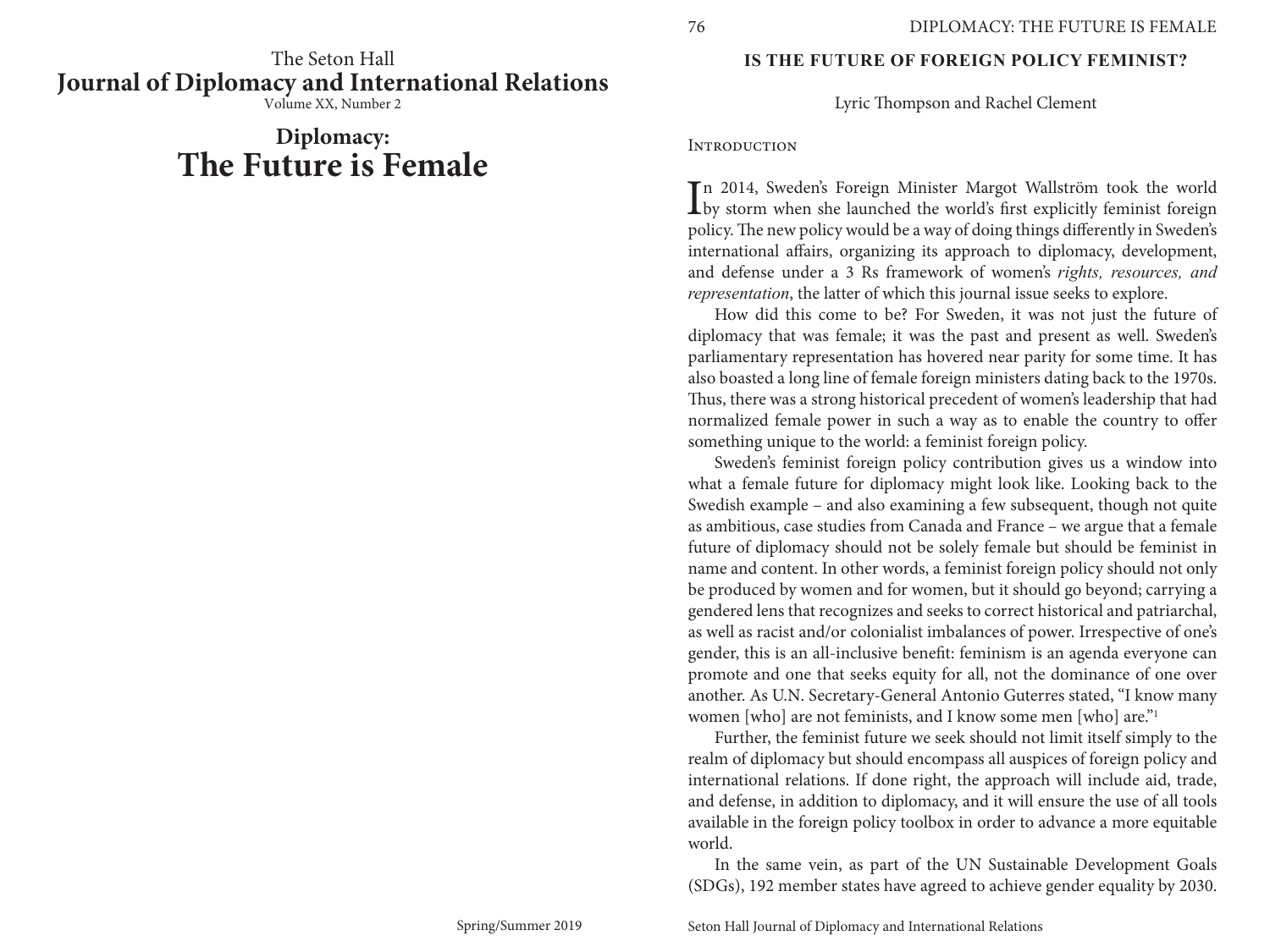The question that arises and which concerns us in this paper is: if this is such a widely-accepted premise, why have so few governments adopted a feminist approach to foreign policy?

#### Defining Feminist Foreign Policy

Over the past several years, we have been examining the global state of affairs with regard to feminist foreign policy, and we have found a number of explanations for the lack of a widespread uptake of the concept.

Governments may not be embracing the mantle of feminist foreign policy because there is no universal definition. Although this is treacherous ground to trod, we will attempt it here, if only for the sake of trying. Since feminists themselves have difficulty in defining feminist foreign policies how can they expect governments to do so?

The Merriam-Webster dictionary defines foreign policy as, "the policy of a sovereign state in its interaction with other sovereign states."2 The concept of sovereignty is central to this definition, which has been a challenge for the concept of universal human rights – women's, or otherwise – from the very beginning. The United States, for instance, has consistently refused to ratify the Convention on the Elimination of All Forms of Discrimination Against Women (CEDAW), the preeminent international treaty on women's rights, citing sovereignty concerns, putting it in an ignominious minority of only six other holdouts, such as Iran, Somalia, and Sudan.<sup>3</sup> This American reticence has also applied to treaties on disability, children, and other key populations.4 This includes the most widely ratified human rights treaty in history, the Convention on the Rights of the Child, which the United States is the lone UN member state not to ratify.<sup>5</sup> We will return to CEDAW and the other historical precedents for feminist foreign policy later in this paper.

That is foreign policy. Defining feminist encounters even more difficulty. Again, consulting Merriam-Webster dictionary, which in 2017 determined its word of the year to be feminism owing to the largest spike in searches of the word following the Women's March on Washington.<sup>6</sup> It defines feminism as "the theory of the political, economic, and social equality of the sexes," and "organized activity on behalf of women's rights and interests." As such, a composite definition of the two concepts taken together could be:

*Feminist foreign policy: the policy of a sovereign state in its interaction with other sovereign states based on the theory of political, economic, and social equality of the sexes, delivered to advance women's rights and interests.*

That is a starting point for debate, but hardly responsive to interest in enshrining a focus not just on women, but on gender equality more broadly. Here Sweden's rights, resources, and representation framework can help us. In a July 2018 *New York Times* op-ed, Margot Wallström stated, "…it's as simple as that: feminism, or gender equality, is about making sure that women have the same rights, representation, and resources as men."7

Borrowing from Wallström's framework, we propose the following working definition of feminist foreign policy:

*The policy of a state that defines its interactions with other states and movements in a manner that prioritizes gender equality and enshrines the human rights of women and other traditionally marginalized groups, allocates significant resources to achieve that vision, undertakes robust and public analysis to document the impacts of its implementation, and seeks through its implementation and reflection, to disrupt male-dominated power structures across all of its levers of influence (aid, trade, defense, and diplomacy), informed by the voices of feminist activists, groups and movements.*

Having suggested the above working definition, we will now examine historical precedents that shaped feminist foreign policy, and to the extent possible, investigate the nature of their impact.

POWER OF PRECEDENT: HISTORICAL INFLUENCES THAT LAID THE Groundwork for Feminist Foreign Policy

A feminist foreign policy that meets our proposed definition is a tall order. Nonetheless, the concept has antecedents in a number of international agreements and foreign policies that have attempted to bring a gendered lens to the field.

First and foremost, gender equality is enshrined in the Universal Declaration of Human Rights, adopted by the United Nations in 1948 and following the brutal Second World War to articulate a universal, fundamental body of rights held by all people, to form a global alliance to defend those rights and, it was hoped, to prevent another bloody global conflict. The Universal Declaration of Human Rights holds that, "All human beings are born free and equal in dignity and rights" and that "everyone is entitled to all the rights and freedoms set forth in this Declaration, without distinction of any kind, such as race, color, sex, language, religion, … birth or other status."8

Twenty-five years later came the development and widespread adoption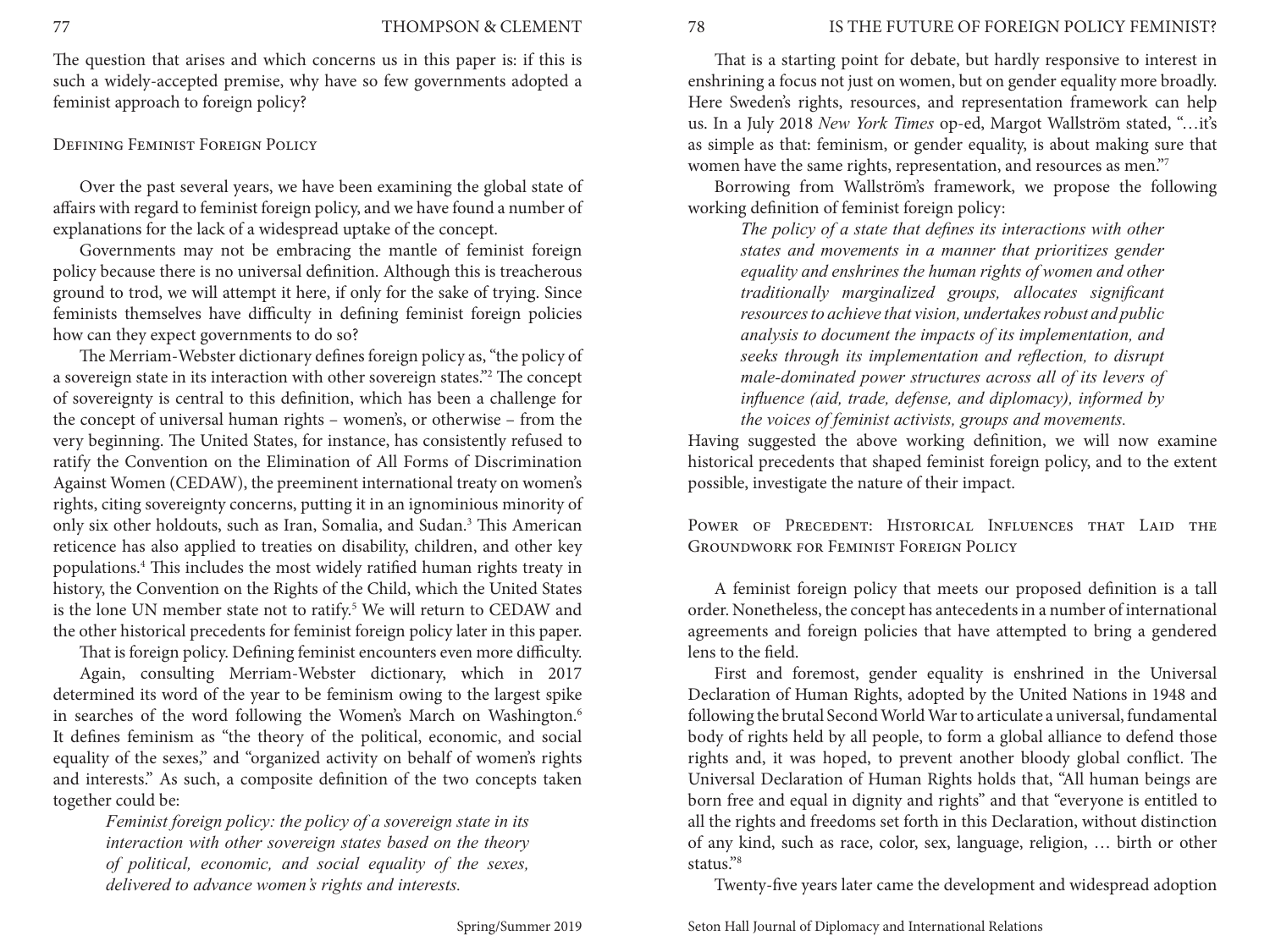of a specific international standard on women's human rights: CEDAW, which was adopted by the UN in 1979.<sup>9</sup> Another generation passed before a series of new standards were developed in the early nineties: groundbreaking content on gender-based violence and women's human rights as articulated in the Vienna Declaration and Platform for Action in 1993; new standards the next year with respect to sexual and reproductive health and rights in the Cairo Program of Action; and, finally, the pivotal Beijing Declaration and Platform for Action in 1995, where First Lady Hilary Clinton famously declared that human rights were women's rights. Although these new standards together have advanced progress toward a common understanding of and commitment to women's human rights, they are, sadly, still a topic of enormous debate and there is substantial risk of backsliding.

With the adoption of UN Security Council Resolution 1325 (UNSCR 1325) on Women, Peace, and Security in October 2000, feminist foreign policy had a watershed moment. For the first time, the women's rights agenda was positioned solidly within the realms of national and global security.<sup>10</sup> Prior to UNSCR 1325, the scholarly field of international relations received significant critique for supporting a worldview in which all the critical players are men playing typically masculine roles: statesmen, soldiers, despots, and terrorists. In this framework, the role of women was reduced to abstract concepts like "the mother country" and, if women were mentioned at all, it was as potential victims who need protecting.<sup>11</sup> UNSCR 1325 changed that, and, to date, 79 countries have adopted national action plans on women, peace, and security.12

On the development side, the rights and roles of women became a topic of interest to the field somewhat earlier than in the realms of diplomacy and national security. As early as the 1960s, there was a recognition that not all approaches benefit all recipients equally or function equally well if gender is not considered. The approach, now called Women in Development (WID), is driven by the idea that women not only face unique challenges compared to male counterparts, simply by virtue of being women, but also that these specific challenges require tailored responses that take gender into account. While well intentioned, these early responses often had unintended consequences, as they implemented interventions with women without fully considering or mitigating the broader societal impact those interventions would have or their gendered implications. For example, women's economic empowerment programs that gave women access to financial capital but ignored social norms, which dictated that men were breadwinners and heads of household, could result in spikes in domestic or intimate partner violence as those power structures were disrupted.13 Many feminist academics also

argued that in addition to these unintended consequences, a WID theory or approach all-too-often resulted in the instrumentalization of women that prioritized the broad development outcomes of empowering women rather than their individual human rights.14 A related feminist critique of the WID approach is a disproportionate emphasis on women's role as mothers or homemakers as opposed to investing in the name of equality overall.

In the 1980s, a movement to not only address gender inequality but to also address some of the critiques to a WID theory took shape. This new approach was called Gender and Development (GAD), and began to shape the way that countries give, receive, budget for, and implement foreign assistance.15 The approach seeks not only to improve outcomes for women, but also to promote broader social equity and inclusion by intervening in ways that respond to gendered roles within households, communities, and societies. GAD approaches place an emphasis on developing individual capacity within a framework of gendered social norms.

This shift was significant and predated the beginning of a similar pivot for approaches in the rest of foreign policy. In the ensuing years, a number of countries, including the United States, the United Kingdom, France, Canada, Australia, and the Netherlands, have published development policies that are grounded in this approach; although few have fully incorporated a nonbinary approach to gender and gendered social norms. More work needs to be done to include a focus on LGBTQ people, or the ways in which gender norms can impact men and boys, in this broader approach to gender.

If we are to map the evolution of this discipline as starting with roots in the human rights and women in development movements, evolving gradually to embrace broader concepts of gender equality and inclusion, one could imagine the next frontier as the advent of the feminist foreign policy.

## From Words to Action: What do Feminist Foreign Policies Do?

Absent a universal definition of what a feminist foreign policy is, the question becomes what do the few examples of existing policies actually do? All are relatively new, with Sweden's efforts beginning in 2014, followed by Canada's Feminist Foreign Assistance Policy efforts in 2017, and a rebranding of an existing gender policy in France as feminist foreign policy in 2019.16 It is worth noting that in both Australia and the United Kingdom, individual political parties have pledged to adopt feminist foreign policies, so depending on the outcome of future elections we may someday have additional policies to examine in our review. For now, these three countries provide a case study through which we can begin to assess current efforts to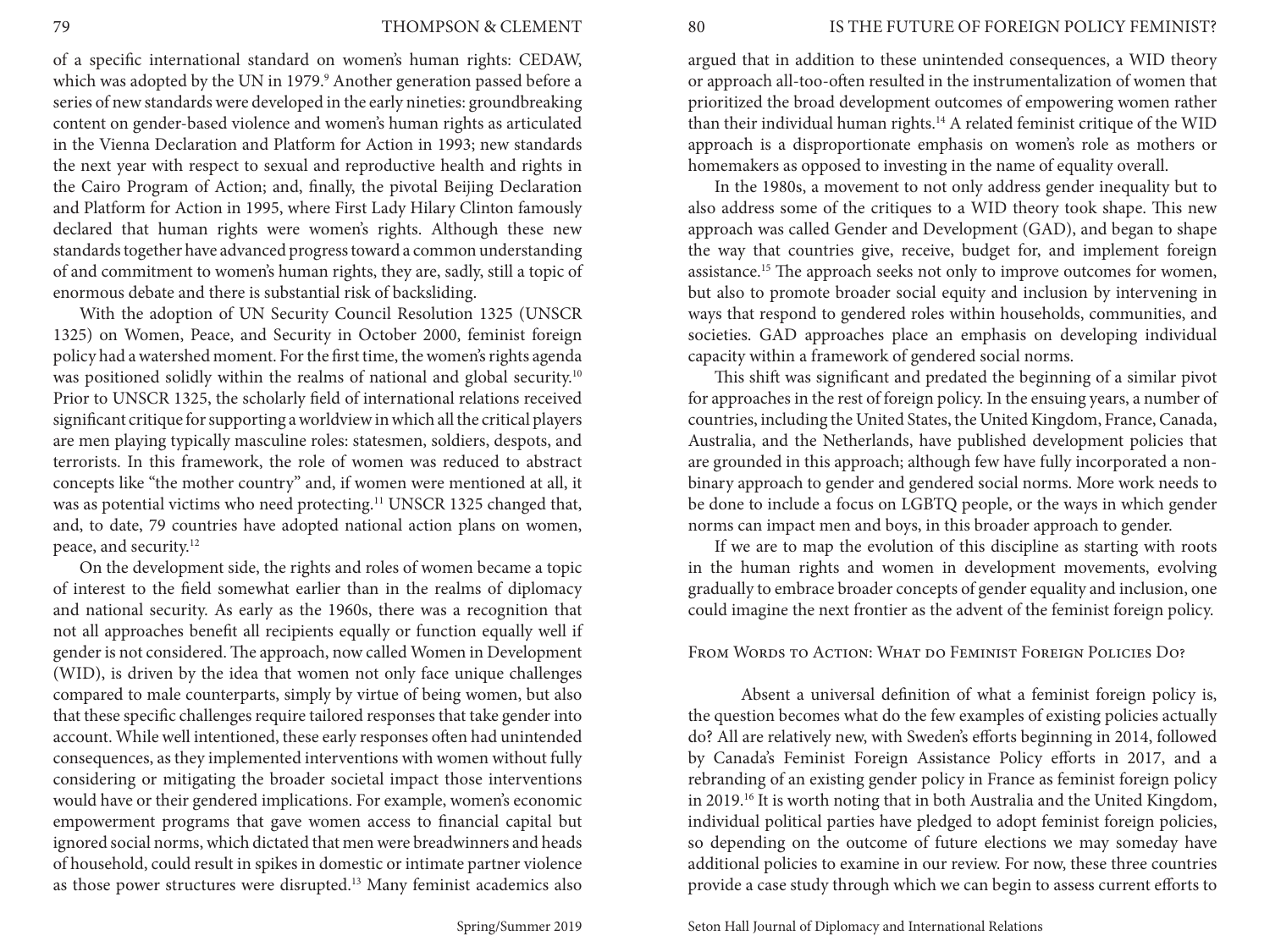define and deliver feminist foreign policies globally.

#### *Sweden*

Sweden published the world's first (and by our definition, only) feminist foreign policy in 2014. This policy includes aid, trade, development, and diplomacy within the scope of its framework. In fact, the Swedish feminist approach to policy is broader still, extending to both foreign and domestic policy. According to the Swedish Government, "…gender equality is central to the Government's priorities – in decision-making and resource allocation….The Government's most important tool for implementing feminist policy is gender mainstreaming, of which gender-responsive budgeting is an important component"<sup>17</sup> Here we see the emphasis on resources as paramount for the Swedish model, although unlike Canada and France, the Swedish Government did not commit to earmarking a certain percentage of its aid to gender equality. The decision to extend the focus of the Swedish Government's feminism to policies impacting people both at home and abroad is an important one that is worthy of greater exploration than we have room to accommodate in the scope of this article.

Within its feminist foreign policy framework, the Swedish policy covers three domains: (1) foreign and security policy; (2) development cooperation; and (3) trade and promotion policy. With regard to gender, the policy sees gender equality as both a priority objective and a tool to advance other foreign policy priorities. The FFP seeks to apply "a systematic gender equality perspective throughout foreign policy… gender equality is an objective in itself, but it is also essential for achieving the Government's other overall objectives, such as peace, security, and sustainable development."18

The Swedish approach is hence the most comprehensive, extending to all domains of foreign policy and seeking to advance gender equality for its own sake, as well as in service to other foreign policy priorities. It is also the oldest of the policies and, although still relatively new, has at least one publication outlining examples of the policy's accomplishments in the first three years since it was introduced. The document predated elections and as such reads as more propagandistic than independent evaluation, but it is at least an effort to publicly document impact. The precise dollar amount invested in implementing the agenda is unclear, apart from 200 million Krona (approximately \$22 million USD)19 that were committed towards the "She Decides" initiative. While significant, it is unclear what amount of funding beyond "She Decides" and the new gender strategy went to implementing the feminist foreign policy between 2014 and 2018.20 "She Decides" is a

direct response to the U.S. reinstatement of the so-called Mexico City Policy, which prohibits U.S. foreign assistance from supporting organizations that provide access to safe abortion or even information about abortion, even in countries where the practice is legal and even if they provide those services or information using sources other than U.S. funding, and which some have accused of forcing grassroots organizations to choose between US and Nordic funding to survive.<sup>21</sup>

Financial aspects notwithstanding, there is no overarching mechanism to monitor the implementation of the policy's goals, objectives and activities. While there are specific metrics to track progress against many of the goals in the Feminist Foreign Policy under other strategies, such as Sweden's "National Action Plan on Women, Peace and Security or the Strategy for 2016-2020" or Sweden's "Development Cooperation for Global Gender Equality and Women's and Girls' Rights for 2018-2022", for example, the policy itself lacks a monitoring and evaluation mechanism and the four year report on progress appears to have been based on voluntary, rather than mandated, reporting. As with the two examples just mentioned, comparison across strategies is made somewhat more difficult due to the periods of reporting. The women, peace and security strategy, for example, will have much richer data after three years of implementation in 2019, whereas the gender equality strategy will have only been in effect for one year, making comparison under different goals unreliable as a metric for the country's commitment to that objective.

#### *Canada*

For several years following the Swedish debut, there was not much of an answer to Wallström's radical first step. Indeed, rather than a rush of copycat policies by other progressive governments, quite the opposite was true: in interviews Wallström has recounted that her approach was initially met with giggles.22 This is perhaps not surprising given that this was the world's first feminist foreign policy and a radical disruption of the status quo.

At last, Canada responded with the June 2017 launch of a Feminist International Assistance Policy (FIAP).23 Like the Swedish policy before it, the policy couched itself in a commitment to rights, and espoused its launch with a budget proposal that put new resources on the table for Official Development Assistance (ODA), passing the "resources" test by bringing overall aid levels up from a 50-year low – albeit not significantly – and embracing a benchmark of 95 percent of its foreign assistance budget for gender equality as a primary or secondary goal. Canadian Prime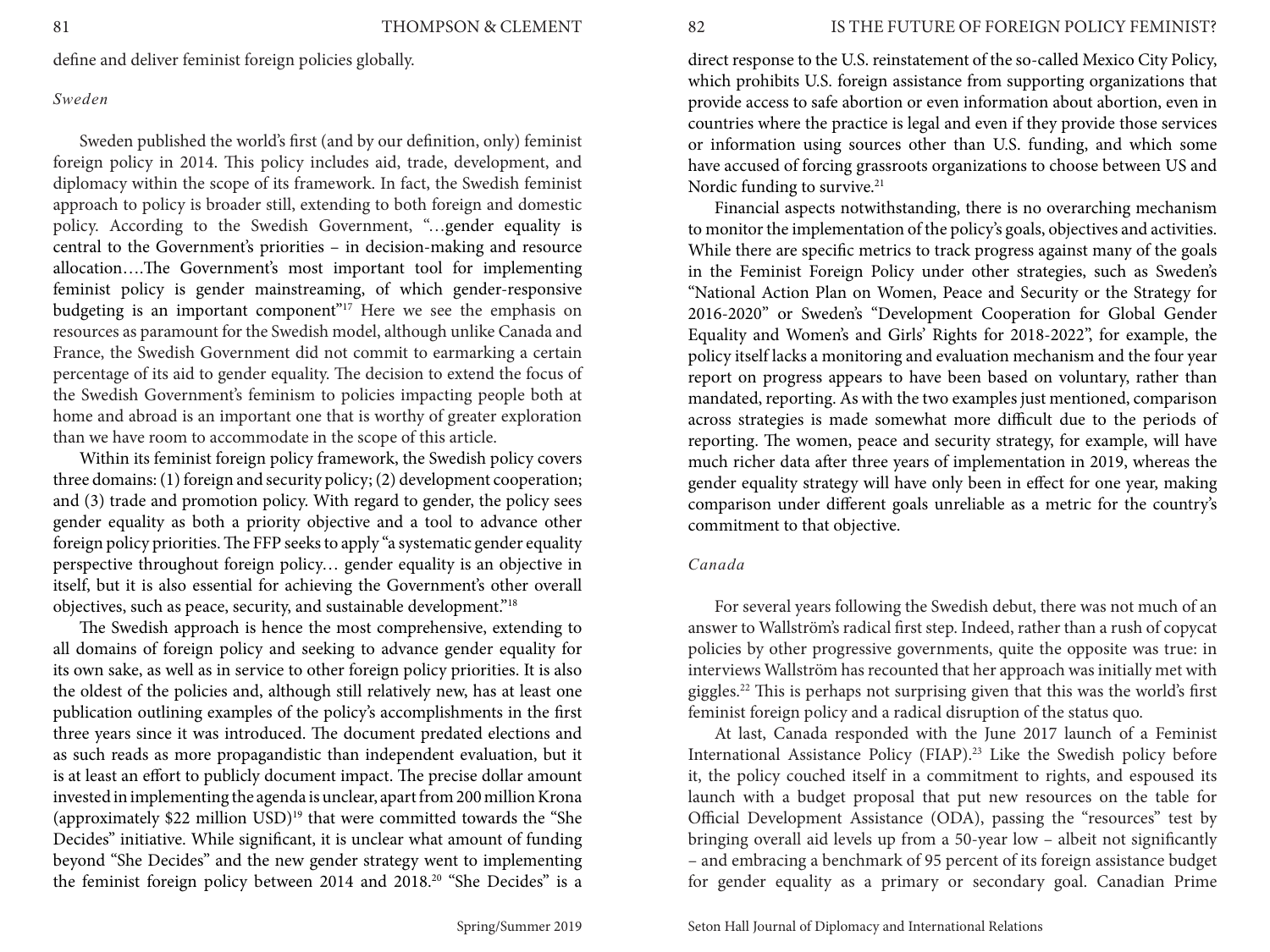#### 83 THOMPSON & CLEMENT

Minister Justin Trudeau, a self-proclaimed feminist, has also modeled the representation piece, with a female foreign minister, a female development minister, and the most diverse cabinet in Canadian history.<sup>24</sup> Unlike Sweden, Canada fell short of embracing the full scope of foreign policy within its feminist approach, limiting its focus exclusively to its foreign assistance. This is an issue we will take up again later in the piece.

The Canadian model is much more limited, tackling solely international assistance and couching its prioritization of gender equality primarily in the service of broader economic and security goals. According to the Government of Canada, "Canada is adopting a Feminist International Assistance Policy that seeks to eradicate poverty and build a more peaceful, more inclusive and more prosperous world. Canada firmly believes that promoting gender equality and empowering women and girls is the most effective approach to achieving this goal."<sup>25</sup> Canada does prioritize resourcing, perhaps even more so than Sweden. The accompanying budget Canada unveiled with the FIAP ensures that 15 percent of all bilateral and development assistance specifically target gender equality, and an additional 80 percent of ODA will include gender equality as a secondary goal by 2022. This is a significant hike from just 2.4 percent from 2015 to 2016 and 6.5 percent from 2016 to 2017 on the gender principle marker, and 68 percent and 75 percent on gender secondary marker for the same years.<sup>26</sup>

The Feminist International Assistance Policy is organized thematically and includes six priority areas: (1) gender equality and women's and girls' empowerment; (2) human dignity, which is an umbrella term that includes access to health care, education, nutrition, and the timely delivery of humanitarian assistance; (3) women's economic empowerment, including access and control over resources and services; (4) climate action; (5) women's political participation; and (6) women, peace, and security. Canada is the only country of the three to have a focus on the environment, and this focus is not only as a stand-alone goal but included throughout in discussions and examples of Canada's work in other areas – for example food and nutrition or child marriage – which are a result of the destabilizing impacts and natural disasters due to climate change.

While Canada's policy is more limited in scope than Sweden's, dealing only with foreign assistance, it is more ambitious in the scale of resourcing it has committed to the topic, with its pledge to commit 95 percent of ODA to gender equality. Canada does not have an accountability framework or a mandate to evaluate progress annually, although their Minister of International Development promises in the strategy that she will "continue to engage with Canadians and our stakeholders, because the launch of this

policy is not the end of the process but rather a first step in a longer journey to achieving the best international assistance results."27 It also includes a more detailed series of thematic priorities under its feminist approach. We will explore commonalities and critiques in the following section.

#### *France*

France recently updated a gender in foreign assistance policy that it launched at the Commission on the Status of Women in 2018, declaring that "France is back and so is feminism" and pledging half of its foreign assistance be devoted to achieving gender equality by 2022.<sup>28</sup> A year later, on International Women's Day of March 2019, France went a step further and declared that gender policy to be France's Feminist Foreign Policy.29 A little over a month later, the government announced that it would champion feminist foreign policy as a core focus of its G7 presidency in 2019 as well, signaling evangelical intent with regard to the model.

For France, feminist foreign policy – and feminist diplomacy before it – is meant to cover all externally-facing action, including diplomacy with all countries France engages with, not just emerging economies or aid recipients. The stated aim is to include gender "in all French diplomatic priorities and all political, economic, soft diplomacy, cultural, educational and development cooperation actions," an approach that French had previously referred to as "feminist diplomacy."30 There is, however, a heavy focus on aid in the practical application of France's FFP, and much of the thematic priorities that we can identify are elucidated in their International Strategy on Gender Equality (first promulgated in 2007, the version that was updated and launched last year covers 2018-2022). According to the strategy, "gender equality is a top priority of the president's mandate. It will be a principal and cross-cutting theme; it will underpin all of France's external action and specific measures will be undertaken to promote it."31 Unlike the Swedish and Canadian strategies, France's strategy is accompanied by an accountability framework against which progress is to be tracked. Not only does it have stated objectives and metrics, but France goes one step further and mandates annual evaluation of progress against the strategy. For example, the strategy sets out to increase bilateral and programmable ODA that contributes to gender equality from a baseline of 30 percent in 2018 to a total of 50 percent in 2022, with benchmark targets for each year.<sup>32</sup> While it could be argued that some of the French goals and metrics for measurement could be more ambitious, it is notable that they are alone in their transparency.

It is in the International Strategy on Gender Equality that the French articulate a number of their thematic priorities with regard to gender;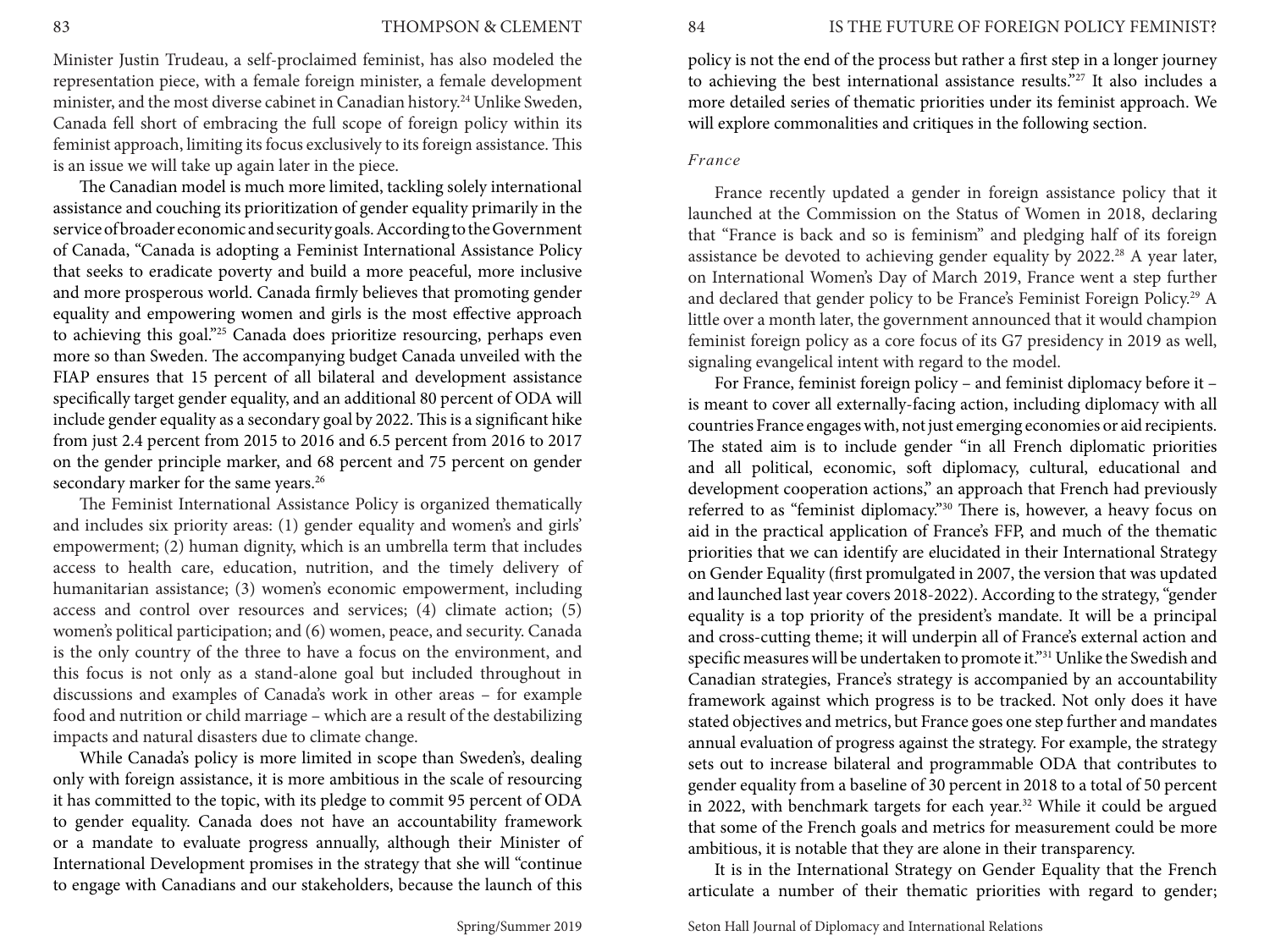it contains five thematic pillars and three priority actions. Thematically, the pillars are similar to Canada's, with a special emphasis on sexual and reproductive health. They include: (1) healthcare for women and girls, including comprehensive family planning, access to sexual and reproductive health, and reduced maternal mortality rates; (2) access to education, including access to and improvement of comprehensive sexuality education; (3) raising the legal age of marriage to age 18; (4) vocational training and employment opportunities; and (5) improvements to infrastructure that enable access to remote rural areas. The stated aim is to mainstream gender in all external actions and to place women's empowerment and gender equality at the heart of their international agenda.<sup>33</sup>

The three priority actions are of particular interest. According to the strategy, France will prioritize approaches that are (1) comprehensive, (2) rights-based, and (3) gender-based. The comprehensive approach extends the scope of its focus on gender to apply beyond development, explicitly stating that gender should be included in diplomatic priorities, including a commitment to gender parity within the Ministry of Foreign Affairs and International Development – a feminist diplomacy if you will. The rightsbased approach ensures that human rights principles, norms, and rules are integrated into humanitarian and development policies and processes on policies regarding violence against women. And the gender-based approach, or gender mainstreaming, attempts to ensure that "a gender equality perspective is incorporated in all policies at all levels and at all stages, by the actors normally involved in policy making"34

## *Common Threads*

Although none of the policies are exactly alike, there are a number of commonalities among the three approaches. First, all contain a core focus on structuring development assistance to advance more gender-equitable societies, seeking to do this both as a goal in and of itself, and also as a means to advance other development priorities.

Second, all share a commitment to the Women, Peace and Security agenda. All three countries have National Action Plans outlining their efforts to implement UNSCR 1325, and all four policies cite Resolution 1325 as foundational to their approach to feminist foreign policy or assistance.

All three of the strategies include an emphasis on healthcare and various levels of reproductive health and/or sexual, reproductive health and rights. Given that this is a body of human rights that is perhaps most under attack, this is of particular importance. Sweden notes that they will ensure that LGBTQ individuals are equally able to enjoy their sexual reproductive

health and rights. Sweden was one of the first donors to "She Decides," demonstrating its commitment to meeting the global need for commodities and services related to sexual reproductive health and rights Launched in February 2017 as a response to the reinstatement of the so-called Mexico City Policy by the President of the United States, "She Decides" is a multistakeholder partnership, which Canada and France also joined. The Swedish commitment articulates support for access to safe abortion, comprehensive sexuality education, contraceptives, and STI screenings; Canada promised to double its commitment to sexual and reproductive health and rights in three years' time. France's strategy includes an emphasis on encouraging universal access to quality healthcare and for sexual and reproductive health and rights but makes no financial commitments in the strategy itself to this end. Instead, they will monitor progress against increased partnerships with civil society and the private sector and "encourage sectoral dialogue on gender."35

All three countries also include a focus on women's economic empowerment. Sweden France, and Canada all have areas of focus on preventing and responding to gender-based violence Canada alone focuses on the environment and climate action. Each of these areas of emphasis are articulated with clear justifications and ample evidence as to why these thematic priorities are essential to a feminist approach.

# CRITIOUES OF EXISTING POLICIES

As we have begun to consider the substance of feminist foreign policy in our research and expert consultations, at least three key elements have emerged that form a basis upon which we can evaluate the strength of feminist foreign policies: (1) resourcing, (2) comprehensiveness, and (3) coherence.

The first is straightforward and based one of the only quantitative indicators we have: level of investment. As has been said by Sweden from the very beginning, resourcing is core to this agenda. Conversely, when such an ambitious agenda is accompanied by insufficient funds, it rings hollow. Here both Sweden and Canada score well; both are among the nine Development Assistance Committee (DAC) countries whose spending on gender equality has reached or exceeded 50 percent of ODA (joined by Ireland, Iceland, the Netherlands, Austria, Finland, Belgium, and Italy, perhaps prime candidates to consider the penning of feminist foreign assistance policies moving forward). Whether or not Sweden has embraced a precise benchmark, it is in the top spot, with nearly 90 percent of its ODA dedicated to gender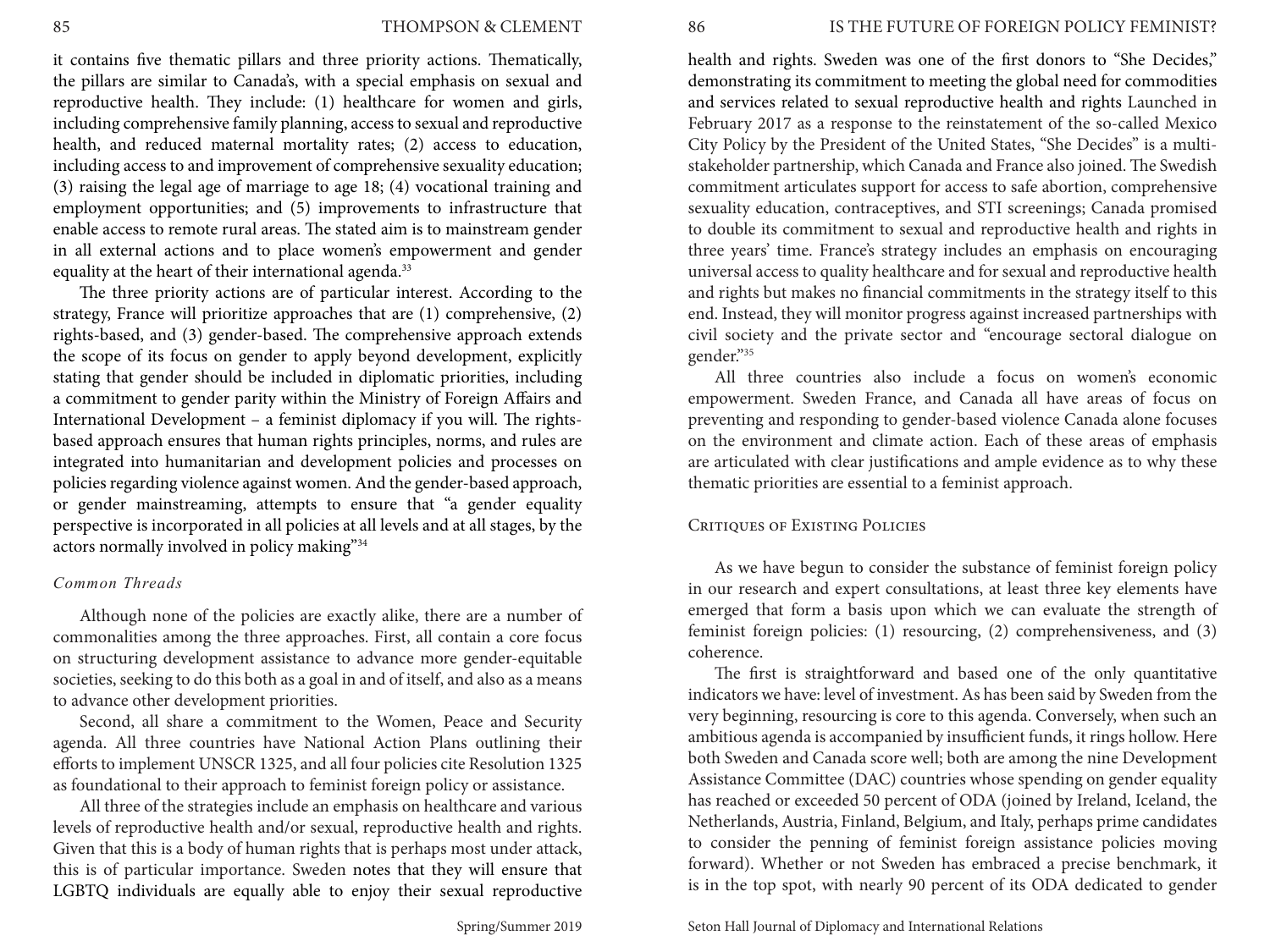equality as of the latest available data (2016-17). Canada is fourth in this ranking, beaten out by Ireland and Iceland.36

Far behind the pack, France hovers around 30 percent (below the DAC average of about 40 percent), although with the adoption of its gender and international assistance policy, France has committed to reach the 50 percent threshold by 2022.37

OECD analysis of spending on gender equality is an imperfect metric for the resourcing element of feminist foreign policy, but the most readily available. Most analysis focuses on the overall spending for gender equality as either a principal or significant objective; we propose that moving forward, it should focus more on countries' spending on gender equality as *a principle* objective, which, at only four percent on average, is the area where progress is most lacking.

Second, comprehensiveness. Even when policies focus on gender equality, much of the literature critiquing existing feminist foreign policies points to a lack of attention to intersectional forms of discrimination and marginalization such as race, ethnicity, disability, class, or refugee status, among others. Taken with historical issues such as the legacy of military intervention and colonization, the intersectional lens becomes more important. Sweden and France were both colonizers, each with brutal legacies across the globe, which continue to play a role in how and where they leverage diplomacy and foreign assistance abroad. France, for example, continues to focus most of their foreign assistance in Africa in the areas which were former colonies, and has a large military presence and many business interests in the region. France ranks second in European Union country exports to Africa (totaling 5.6 billion euros, or approximately 6.3 billion US dollars in the most recent year available).<sup>38</sup> The French military presence in Africa has mixed reviews; including the 2017 accusation by the Rwandan government that French military was complicit in the 1994 Rwandan genocide.<sup>39</sup> Still, in recent years, it has been reported that Francophone Africa remits more money to France than France contributes to the region through foreign assistance.<sup>40</sup> President Macron has directly acknowledged France's colonial past: when campaigning for President of France in February of 2017, he visited Algeria and stated that colonialism was a part of French history, a crime against humanity and truly barbaric. He said: "We must face up to this part of our history and apologize to those who were at the receiving end," but this was not well-received back in France and the then-nominee changed his proposal to align more closely with traditional policies with the continent.<sup>41</sup> Since taking office, however, he appointed a panel of experts to investigate France's role in the Rwandan

genocide,42 and pledged \$ 2.8 billion US dollars in business investments on the continent by 2022, benefitting an estimated 10,000 enterprises.<sup>43</sup>

Sweden has similarly faced criticism. The decision of 11 female Swedish foreign ministers to wear headscarves in Iran in 2017 was fraught back home. Of the 15 ministers present on the trip, 11 were women, and faced a tough choice: Iranian women are required to wear loose-fitting clothing and cover their hair in public, and international visitors to Iran are required by law to dress modestly while in the country.<sup>44</sup> The decision to interpret this law in the form of a headscarf was critiqued both by those in Sweden and by human rights activists in Iran. Sweden has also faced backlash for their arms sales to countries with records of human rights abuses, including Yemen and Saudi Arabia, and the disconnect between promoting human rights and providing human rights abusers with weapons of war.45

Canada, on the other hand, is haunted less by colonialism and more by a domestic legacy of abuse – and recently, officially declared genocide– waged against some indigenous populations. 46 In June of 2019, Canada's Prime Minister, Justin Trudeau acknowledged the findings of The Canadian National Inquiry into Missing and Murdered Indigenous Women and Girls, and that the murders and disappearances of Indigenous women and girls across Canada in recent decades amount to an act of "genocide."<sup>47</sup> The report highlighted that "Colonialist structures and violence, racism, sexism, homophobia and transphobia" that led to this genocide.<sup>48</sup> He stopped short, however, of acknowledging the full history of Canada's treatment of Indigenous peoples as a cultural genocide. This history includes forcibly removing children from their families to place them in remote schools from which they could not escape and where they were often denied medical treatment – in an attempt to destroy their cultures and over the course of decades.49 Canada has also come under fire for its support for Canadian extractives industries that have decimated local ecosystems and indigenous populations, including reports of targeting women's rights defenders. According to watchdog groups, Canada supported over \$24 billion Canadian dollars in the extractive business sector in 2017 via Export Development Canada, their export credit agency, which seeks to reduce risks for Canadian businesses looking to grow globally.50

To put it more directly: some question whether feminist foreign policies are just the latest postcolonial export of northern countries – well intentioned perhaps, but ultimately equally uninformed by the voices and perspectives of those on the receiving end. This is particularly true for development assistance. Annika Bergman Rosamond, a docent at Lund University in Sweden, observes that "postcolonial feminists are also cautious in their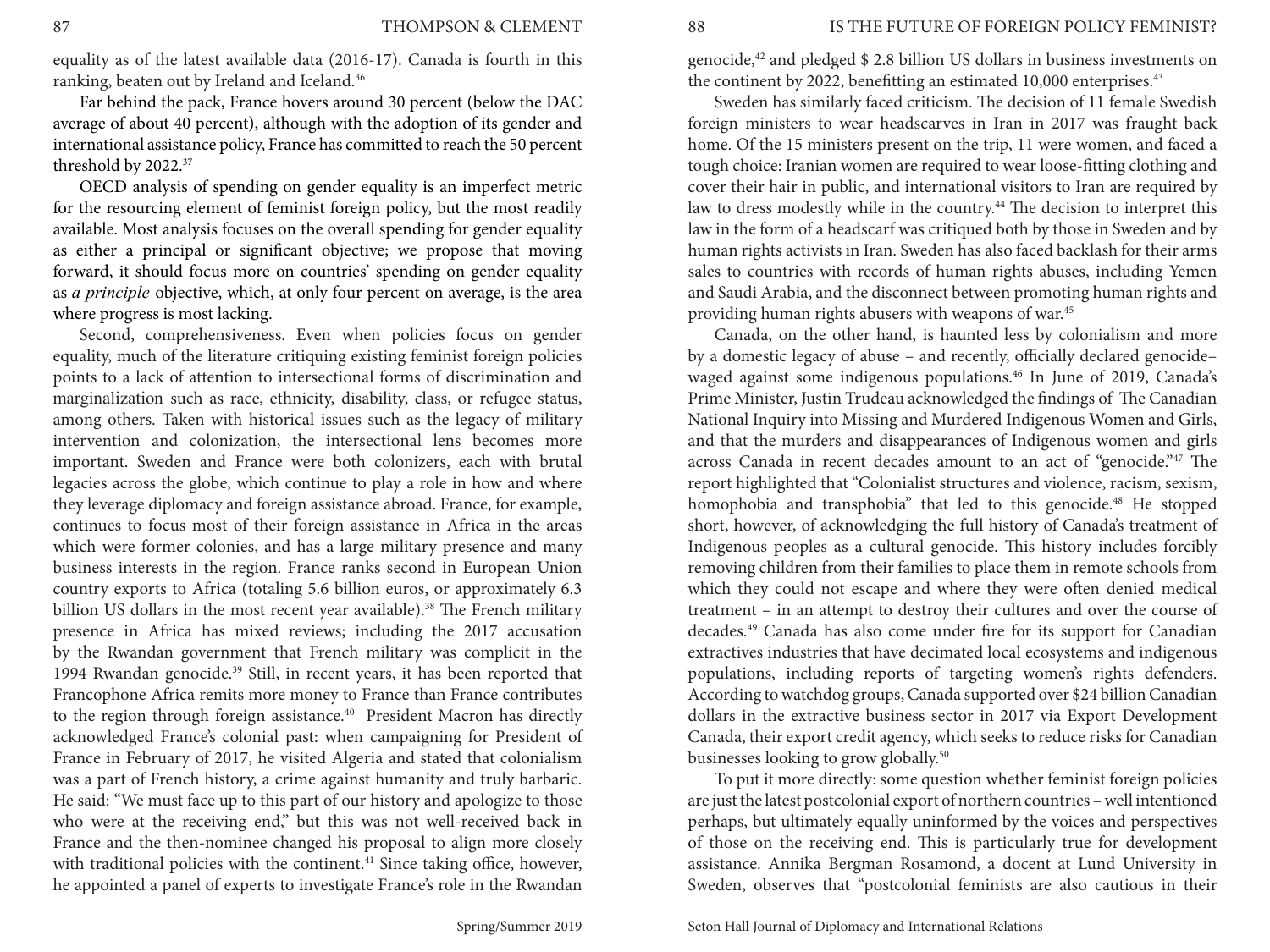interpretation of feminist universalisms because they argue that such accounts of moral duty undermine the distinct experiences and stories told by nonwestern women."<sup>51</sup> "Nothing about us, without us," as the adage holds. Even in progressive human rights discussions, women and particularly women of multiply-marginalized identities are often not included in the discourse that developed and shaped policies about them. While well-intentioned, such approaches can perpetuate, rather than dismantle, inequalities and systems of oppression. Sweden in particular has been critiqued for being anti-immigrant and Islamophobic, at least according to some critics.

Finally, coherence. One of the loudest critiques of both Sweden's and Canada's efforts to promulgate feminist foreign policies has been their simultaneous arms trade with non-democratic countries notorious for women's human rights abuses. In 2018, Sweden's military exports rose by 2 percent, with many of these exports going to non-democratic counties accused of extensive human rights abuses,<sup>52</sup> including the United Arab Emirates, Saudi Arabia, the Philippines, and Brazil. Following its publication of its Feminist International Assistance Policy, Canada was the recipient of similar accusations of hypocrisy due to its arms deals with Saudi Arabia.<sup>53</sup>

# Conclusion: Toward an Intersectional Feminism in Foreign Policy

Although its roots are deep, with historical precedents dating as far back as the Universal Declaration of Human Rights, feminist foreign policy is still an emerging discipline. As a result, it is difficult to fully measure its impact. A considerable step forward will be defining feminist foreign policy consistently, and, if we can add another "r" to Sweden's rights, resources, and representation frame – research – investing in and publishing progress evaluations to document that impact will be critical.

This will also help feminist foreign policies to weather the inevitable ebbs and flows of political cycles. In September 2018, Sweden held general elections and the party of Margot Wallström, the Social Democratic Party, lost. The Sweden Democrats, a party described as anti-immigration and in whom critics see echoes of Nazism, made significant gains, spelling trouble for the continued implementation of Sweden's feminist approach.<sup>54</sup> The new coalition government is still forming, but the vote effectively reduced the power of the more centrist and left-leaning parties and boosted far-right and populist ideology.55

Similarly, Canada will hold elections later this year (2019), and Canadian officials are already moderating the use of feminist language in public appearances. The linguistic and branding issues associated with this work are another topic for another paper but suffice it to say, the question of interrogating and documenting impact of these policies is urgently needed, for this and a host of other reasons. Australia was one candidate for feminist foreign policy – at least one political party was assembling a vision for what an Australian FFP might look like – but recent elections favoring more conservative government leave the fate of an Australian FFP unlikely in the near term.

However, 2020 may well be a banner year for the refinement, improvement and expansion of feminist foreign policy. Next year will play host to a number of important women's rights anniversaries – the Fourth World Conference on Women in Beijing in 1995, the twentieth anniversary of UNSCR 1325, most importantly – and champion governments are likely to embrace this growing trend, particularly with the global celebrations of the former being held in France. A growing number of feminist academics and activists are pushing for progressive visions of feminist foreign policy, and their recommendations include going beyond gender parity in government or in peace negotiations, but including intersections with climate, conflict, and greater levels of funding and accountability.<sup>56</sup>

This means foreign policy that is not only by women or for women, but goes further, taking a nonbinary, gendered lens that recognizes and seeks to correct for historical, patriarchal, and often racist, and/or neocolonialist imbalances of power as they play out on the world stage. Further, our vision of feminist foreign policy is not limited to a single lever of international relations – "feminist diplomacy" or "feminist international assistance" or the like, nor, certainly, is any single assistance program or initiative a feminist foreign policy. Rather, for us feminist foreign policy is a complete, consistent and coherent approach to a body of work encompassing all auspices of foreign policy and international relations. If done right, the approach will include aid, trade and defense, in addition to diplomacy, using all the tools in the foreign policy tool box to advance a more equitable world. And most importantly, it will be informed by and amplifying the voices of the rightsholders it seeks to celebrate and support. This is good news for people of all genders: feminism is an agenda everyone can promote, an agenda that seeks equity for all, not the dominance of one over another.

## *Lyric Thompson is the Director of Policy and Advocacy at the International Center for Research on Women.*

*Rachel Clement is a Policy Advocate for U.S. foreign policy at the International Center for Research on Women.*

Seton Hall Journal of Diplomacy and International Relations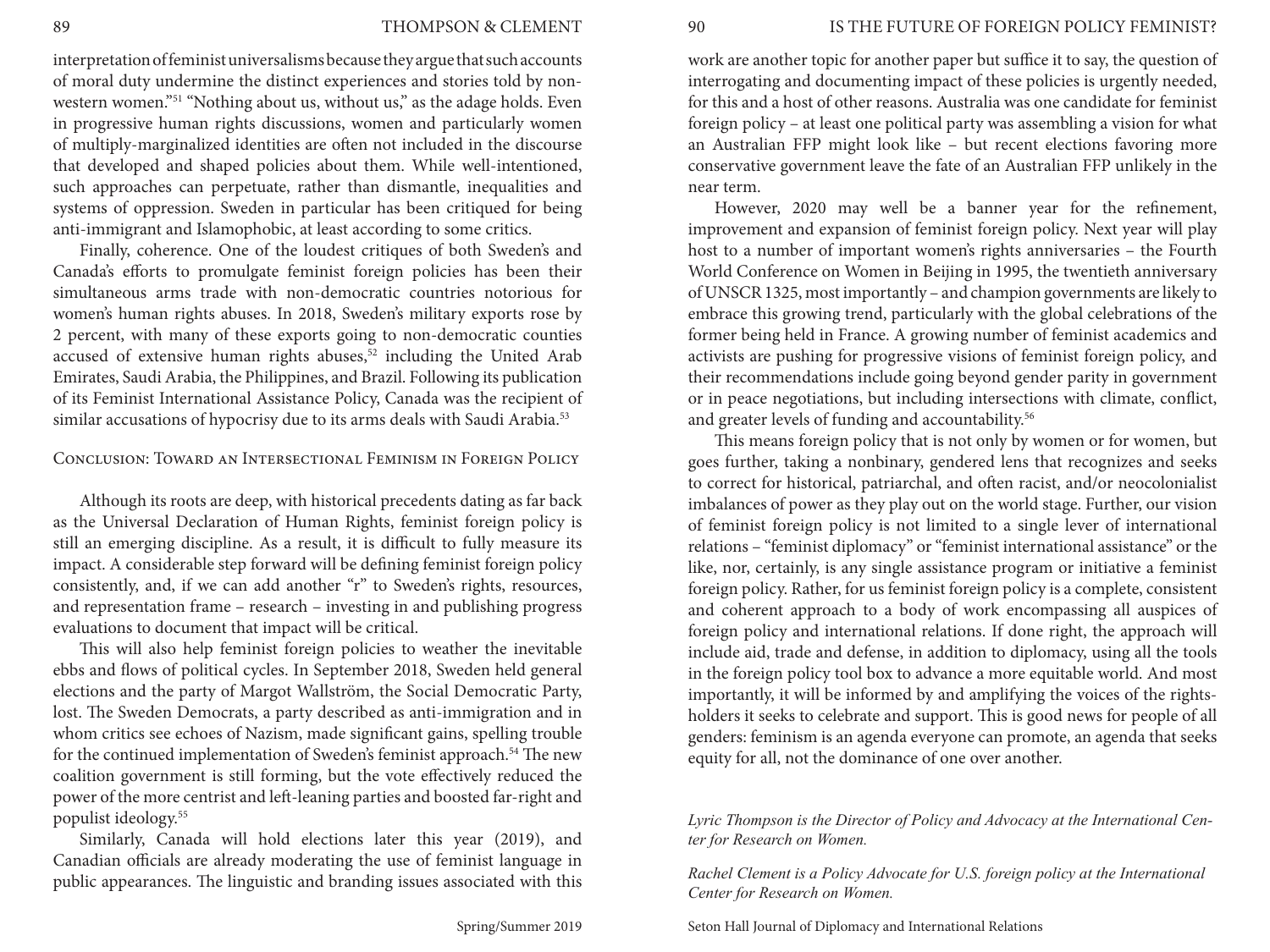## **NOTES**

. ciety - Commission on the Status of Women (CSW61)," March 17, 2017, accessed January 1 UN Web TV, "António Guterres (U.N. Secretary-General) with CSW61 Civil So-4, 2019, http://webtv.un.org/watch/united-nations-secretary-generalstown-hall-with-civil-society-3-17-2017/5363085358001.

2 Merriam Webster Dictionary, "Foreign Policy," October 3, 2018, https://www. merriam-webster.com/dictionary/foreign%20policy.

3 United Nations Human Rights Office of the High Commissioner, "Committee on the Elimination of Discrimination Against Women," 2019, https://www.ohchr.org/EN/ HRBodies/CEDAW/Pages/CEDAWIndex.aspx.

4 Kevin Robillard, "10 Treaties the U.S. Hasn't Ratified," Politico, July 24, 2012, accessed July 5, 2019, https://www.politico.com/gallery/10-treaties-the-us-hasnt-ratified.

5 United Nations Treaty Collection, "Convention on the Rights of the Child," 2019, https://treaties.un.org/Pages/ViewDetails.aspx?src=IND&mtdsg\_no=IV-11&chapter=4&lang=en.

6 Merriam Webster Dictionary, "Word of the Year 2017." 2017, https://www.merriam-webster.com/words-at-play/woty2017-top-looked-up-words-feminism.

7 Margot Wallström, "What a Feminist Foreign Policy Looks Like," New York Times, June 28, 2018, accessed December 17, 2018, https://static.nytimes.com/email-content/NK\_4281.html.

8 United Nations, Gender Equality: The Unfinished Business of Our Time, 2019, accessed January 31, 2019, http://www.un.org/en/sections/issues-depth/gender-equality/.

9 United Nations, "Convention on the Elimination of All Forms of Discrimination Against All Women: Overview of the Convention," 2007, accessed January 4, 2019, http:// www.un.org/womenwatch/daw/cedaw/.

10 K. and R. Aggestam, "Swedish Feminist Foreign Policy in the Making: Ethics, Politics, and Gender," Ethics & International Affairs Vol. 30, No. 3 (2016): 323-334.

11 Sylvester, Christine. 1994. "Empathetic Cooperation: A Feminist Method for IR." Millennium Journal of International Studies (Northern Arizona University) 23 (2): 315- 334. Accessed December 20, 2018. https://doi.org/10.1177/03058298940230021301.

12 Women's International League for Peace and Freedom, "Member States," November 2018, accessed December 20, 2018, https://www.peacewomen.org/member-states.

13 Christine Hughes, Mara Bolis, Rebecca Fries, and Stephanie Finigan, "Women's Economic Inequality and Domestic Violence: Exploring the Links and Empowering Women," Gender and Development 23 (2):279-97: https://www.tandfonline.com/doi/full/ 10.1080/13552074.2015.1053216.

14 A.M. Goetz, "From Feminist Knowledge to Data for Development: The Bureaucratic Management of Information on Women and Development," IDS Bulletin Vol. 25 No. 2 (April 1994): 27-36, https://doi.org/10.1111/j.1759-5436.1994.mp25002003.x.

15 Carol Miller, "From WID to GAD: Conceptual Shifts in the Women and Development Discourse," UNRISD (1995: Geneva), accessed December 20, 2018, http://www. unrisd.org/80256B3C005BCCF9/(httpPublications)/D9C3FCA78D3DB32E80256B-67005B6AB5.

16 Global Affairs Canada, "Canada Launches New Feminist Foreign Assistance Policy," accessed December 20, 2018, https://www.canada.ca/en/global-affairs/news/2017/06/ canada\_launches\_newfeministinternationalassistancepolicy.html; Yves Le Drian and Marlène Schiappa, "Feminist foreign policy," March 8, 2019. Accessed March 9, 2019: https://www.diplomatie.gouv.fr/en/french-foreign-policy/human-rights/events/article/

feminist-foreign-policy-op-ed-by-jean-yves-le-drian-and-marlene-schiappa-08-03. 17 Government of Sweden, "A Feminist Government," March 7, 2019. Access

March 9, 2019, https://www.government.se/government-policy/a-feminist-government/.

18 Government of Sweden. (2018, August 23). Handbook: Sweden's Feminist Foreign Policy. Retrieved December 19, 2018, from https://www.government.se/reports/2018/08/handbook-swedens-feminist-foreign-policy/.

19 Sophie Edwards, "Forced to choose between US and Swedish funding, sexual health NGOs speak out," September 12, 2018, accessed June 20, 2019, https://www.devex. com/news/forced-to-choose-between-us-and-swedish-funding-sexual-health-ngos-speakout-93369.

20 Government of Sweden. (2018, March 14). Examples of what Sweden's feminist foreign policy has contributed to. Retrieved December 20, 2018, from https://www.government.se/articles/2018/03/examples-of-what-swedens-feminist-foreign-policy-has-contributed-to/.

21 DevEx, "She Decides," 2017, Accessed June 20, 2019, https://www.devex.com/ organizations/she-decides-74300; Sophie Edwards, "Forced to choose between US and Swedish funding, sexual health NGOs speak out," September 12, 2018, accessed June 20, 2019, https://www.devex.com/news/forced-to-choose-between-us-and-swedish-fundingsexual-health-ngos-speak-out-93369.

22 Margot Wallström, "Sweden's Foreign Minister Has No Time for Giggles," (L. Wolfe, Interviewer) *Foreign Policy,* April 6, 2016, accessed January 31, 2019, https://foreignpolicy.com/2016/04/06/swedens-foreign-minister-has-no-time-for-giggles/.

23 Global Affairs Canada, "Canada launches new Feminist International Assistance Policy," New Release, June 9, 2017, Accessed on June 21, 2019, https://www.canada.ca/en/ global-affairs/news/2017/06/canada\_launches\_newfeministinternationalassistancepolicy. html.

24 Portia Crowe, "Canada's new prime minister just named the most diverse cabinet in history — here are some members," November 4, 2015, accessed June 20, 2019, https:// www.businessinsider.com/justin-trudeau-female-cabinet-women-diversity-2015-11.

25 Government of Canada, "Canada's Feminist International Assistance Policy," 2018, http://international.gc.ca/world-monde/issues\_development-enjeux\_developpement/priorities-priorites/policy-politique.aspx?lang=eng.

26 OECD, "Aid in Support of Gender Equality: Donor Charts," 2017, Paris: OECD. Accessed December 31, 2018,

http://www.oecd.org/development/gender-development/Aid-to-Gender-Equality-Donor-Charts-2017.pdf; OECD DAC Network on Gender Equality, "Development Finance for Gender Equality and Women's Empowerment: A Snapshot." 2019, , Paris: OECD. Accessed January 2019, from http://www.oecd.org/development/gender-development/ Dev-finance-for-gender-equality-and-womenseconomic-empowerment-2019.pdf.

27 Government of Canada, "Canada's Feminist International Assistance Policy," 2018, http://international.gc.ca/world-monde/issues\_development-enjeux\_developpement/priorities-priorites/policy-politique.aspx?lang=eng.

28 Marlène Schiappa, "62nd session of the Commission on the Status of Women (CSW) - General Debate, Statement by Mrs Marlène Schiappa, French Minister of State for Gender Equality," March 13, 2018, Accessed on June 21, 2019, https://onu.delegfrance. org/France-is-back-and-so-is-feminism.

29 Yves Le Drian and Marlène Schiappa, "Feminist foreign policy," March 8, 2019. Accessed March 9, 2019: https://www.diplomatie.gouv.fr/en/french-foreign-policy/hu-